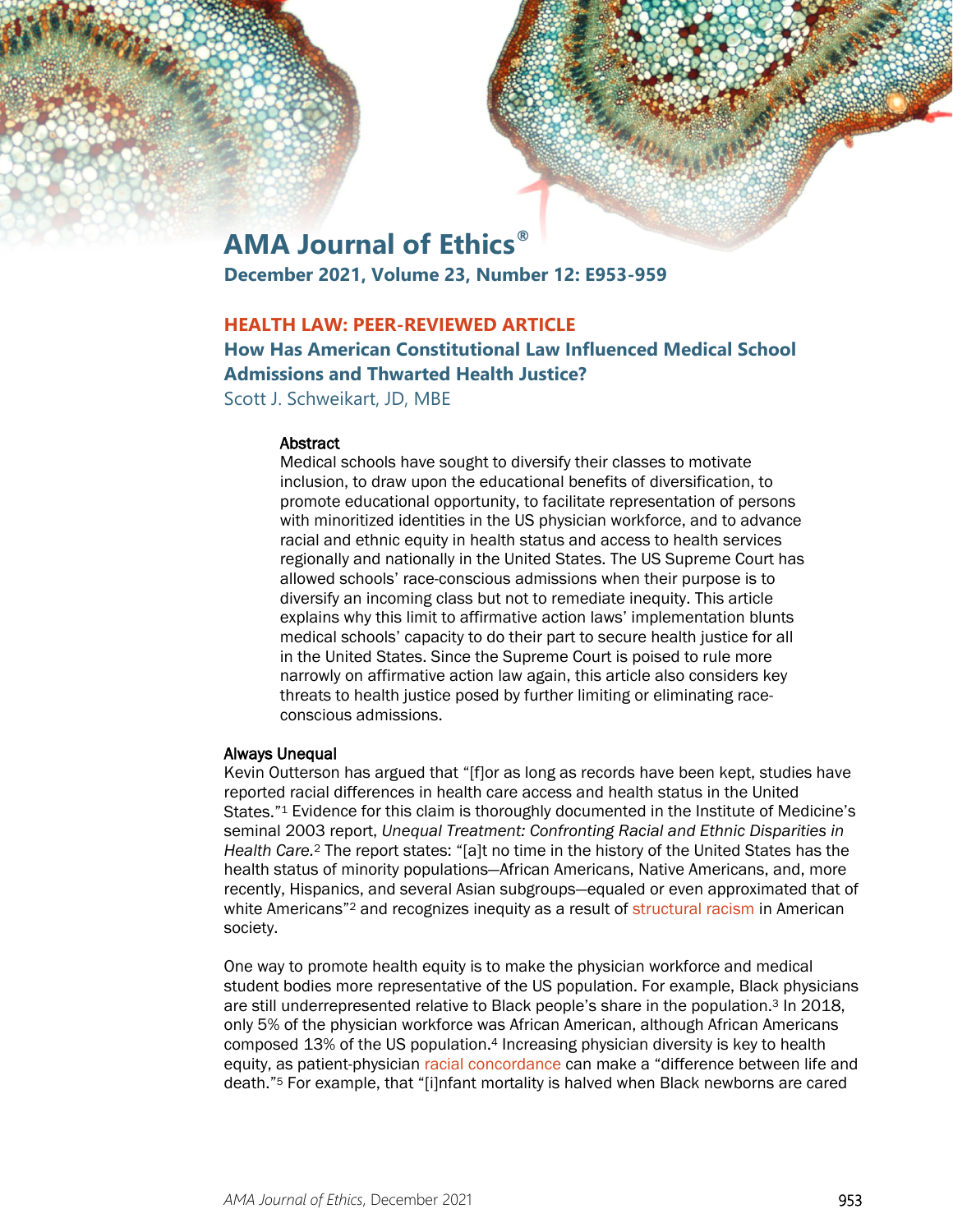for by Black rather than White physicians"<sup>5</sup> represents a significant narrowing of an egregious mortality gap that should reinforce efforts to increase diversity in medical school classes, which can positively influence population health downstream and thereby reduce health inequity.

This article discusses the harms caused by lack of racial diversity in the physician workforce, landmark Supreme Court cases involving affirmative action policies, and the possible fate of race-conscious medical school admissions at the hands of a newly constituted Supreme Court.

#### Physician Diversity

Medical school faculty remain predominantly White, and the environment of academic medicine is hostile to many Black, Indigenous, and people of color (BIPOC).<sup>6</sup> For example, in January 2020, Uché Blackstock, the founder and chief executive officer of Advancing Health Equity, left academic medicine, noting a "toxic and oppressive work environment that instilled in me fear of retaliation for being vocal about racism and sexism within the institution."<sup>7</sup> Many academic health centers' displays of portraiture represent

"whiteness, elitism, maleness, and power," suggesting to many BIPOC students that "[t]his institution was never meant for me."<sup>8</sup>

In light of the racial inequity in and unwelcoming environment of academic medicine, physicians in academic health centers are becoming more aware of how racial inequity is built into health care and into health professions education, recognizing that the "next frontier for health justice" is "structural and policy change."<sup>9</sup> One key change will require recruitment and enrollment of diverse students. Marc Nivet, former chief diversity officer at the Association of American Medical Colleges, notes that there are "three distinct phases in the evolution of diversity" in medical school admissions.<sup>10</sup> The first phase began in response to civil rights movements and focused on changing "institutional head counts and student retention rates"; the second phase began in the 1980s, when medical schools started incorporating initiatives to foster the success of minority students and faculty, thereby increasing schools' "openness to the notion that diversity and excellence are not only complementary but inextricably linked."<sup>10</sup> Nivet argues that medical schools are poised to enter a third phase that "requires a mental shift that frames diversity as a means to address quality health outcomes for all, rather than an end goal in and of itself."<sup>10</sup> According to Nivet, "[d]iversity work must be seen as more than just solving the problem of inadequate representation and alleviating the barriers facing disadvantaged and marginalized populations" and must focus on "developing a culture of inclusion" that "enhances the experience of all medical students, faculty, and, most important, patients." 10

A diverse and inclusive health care workforce is, as Terri Laws notes, "fundamental to implementing the revolutionary change required to achieve health equity."<sup>11</sup> Black patients report higher levels of distrust in physicians and the health care system than White patients,<sup>12</sup> and, as the authors of the study note, "[t]hese differences are generally attributed to current and historical evidence of inequitable treatment."<sup>12</sup> Because "trust has long been recognized as a fundamental component of the physicianpatient relationship," it is associated with treatment adherence and health status.<sup>12</sup> Racial or ethnic concordance promotes not only trust,<sup>13</sup> but also "patient satisfaction, better communication, and shared decision making," which in turn produce better health outcomes.<sup>11</sup> Diversity also enhances cultural humility by "enabling health care and social service workers to provide effective access and care to patients with diverse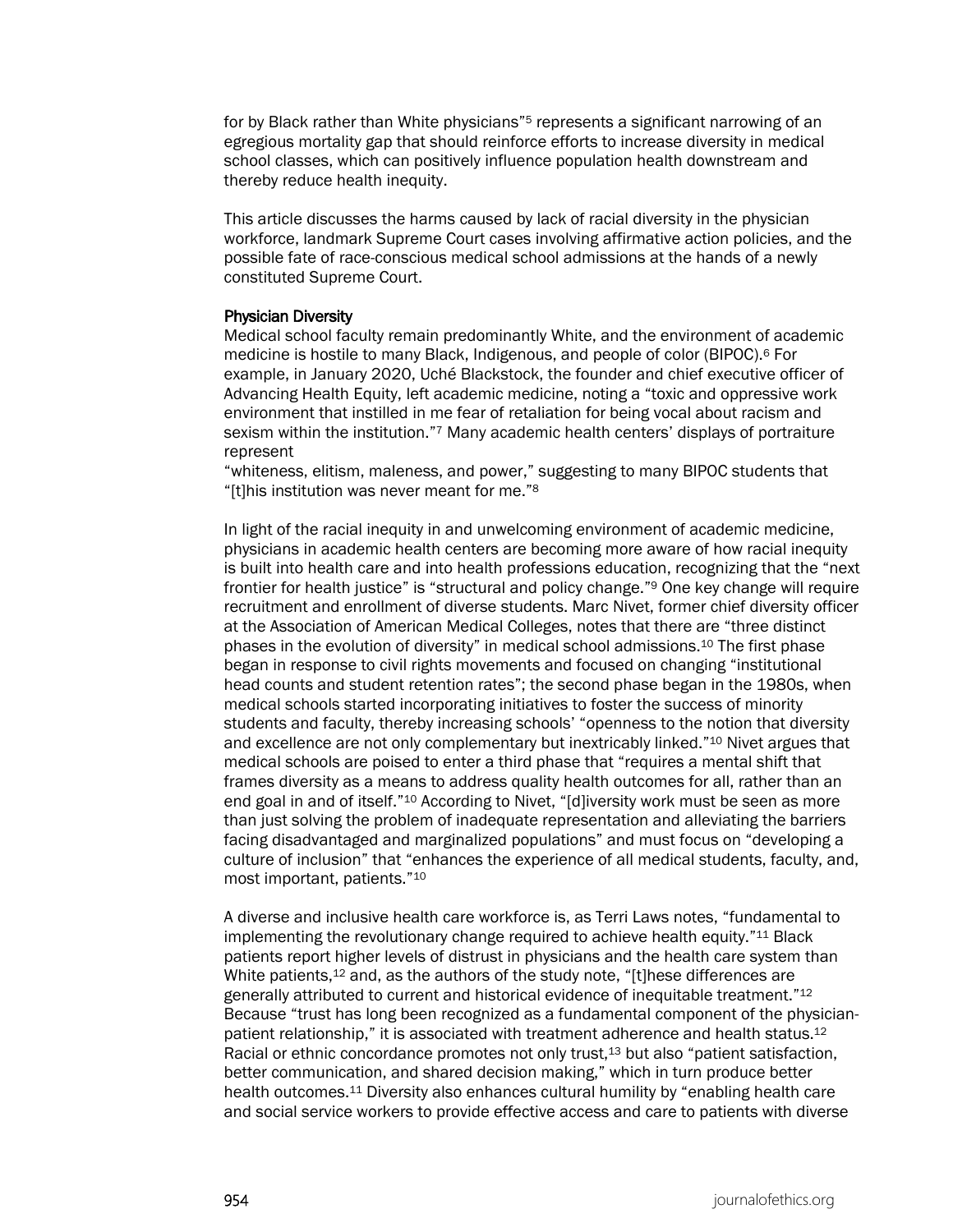values, beliefs, and practices," with the primary goal being to "contribute to the elimination of racial and ethnic gaps in health outcomes."14 Yet diversification has been [legally challenged](https://journalofethics.ama-assn.org/article/questioning-rationale-affirmative-action/2014-06) on equal protection grounds, and medical schools must abide by court rulings about race-conscious admissions.

#### Constitutional Law

Race-based affirmative action cases have been key in equal protection constitutional jurisprudence for over 50 years. In the 1960s and 1970s, universities increased diversity on their campuses in the wake of the civil rights movement.15 It was not long before race-based affirmative action policies were challenged in courts, alleging violation of the Fourteenth Amendment's Equal Protection Clause.16 The US Supreme Court "was repeatedly asked to consider whether 'benign' race-conscious policies [eg, affirmative action] were constitutionally distinct from the race-based classifications that characterized Jim Crow and 'separate but equal.'"17 Such challenges lead to the seminal case, *Regents of University of California v Bakke*,18 in which the Supreme Court issued its first major ruling on race-based affirmative action policy that has informed decisions about such policies' legality ever since.

*Bakke decision*. The *Bakke* decision grew out of a case challenging the University of California Davis School of Medicine's race-based admission policy that used a quota.18 The medical school's policy aimed to remedy past social wrongs by explicitly carving out space in its classes for BIPOC students. The court, applying strict scrutiny, ultimately rejected the school's admission policy, with Justice Lewis Powell finding "societal discrimination" to be "an amorphous concept of injury that may be ageless in its reach into the past."18 However, the court accepted that "a university properly may consider" diversity for purposes of "attaining the goal of a heterogeneous student body."18 A fundamental legal legacy of *Bakke* is that, while it allowed affirmation action to promote diversity within a class, the remedial rationale for diversity is significantly circumscribed, and, as Jennifer Jones notes: "since 1978 courts and universities have diverted their attention from mitigation of the impact of past and present racial discrimination to safeguarding the diversity rationale."3

*Rationales for race-conscious admissions*. In the years since *Bakke*, the Supreme Court has upheld diversity as a rationale for race-conscious admissions that survives strict scrutiny. Twenty-five years after *Bakke*, the Supreme Court sanctioned "holistic" review of applicants in *Grutter v Bollinger*,19 requiring admissions committees "to show that they had conducted a holistic review of candidates in which race was one factor among many considered" while eschewing quotas and considering "race-neutral alternatives."<sup>3</sup> Subsequently, *Fisher v University of Texas at Austin* (*Fisher I*)<sup>20</sup> required that "admissions committees convince the trial court that the use of race is necessary to achieve the compelling state interest it aims to serve."3 *Fisher I* established 3 governing principles for assessing the constitutionality of affirmative action programs: (1) racial classifications are "necessary to achieve the state's interest" (ie, the constitutional strict scrutiny standard); (2) quotas are impermissible, although admission programs are entitled "some judicial deference"; and (3) "universities are owed no deference in determining whether their use of race is narrowly tailored."<sup>3</sup> Instead, universities must "bear the significant burden of proving that a 'nonracial approach' [to their attempts to diversity admissions] would not effectively promote the state interest in its admissions model."3 These principles make clear that, while the Supreme Court allows race to be used in admissions decisions, the constitutional standard for its use is strict and not without burden.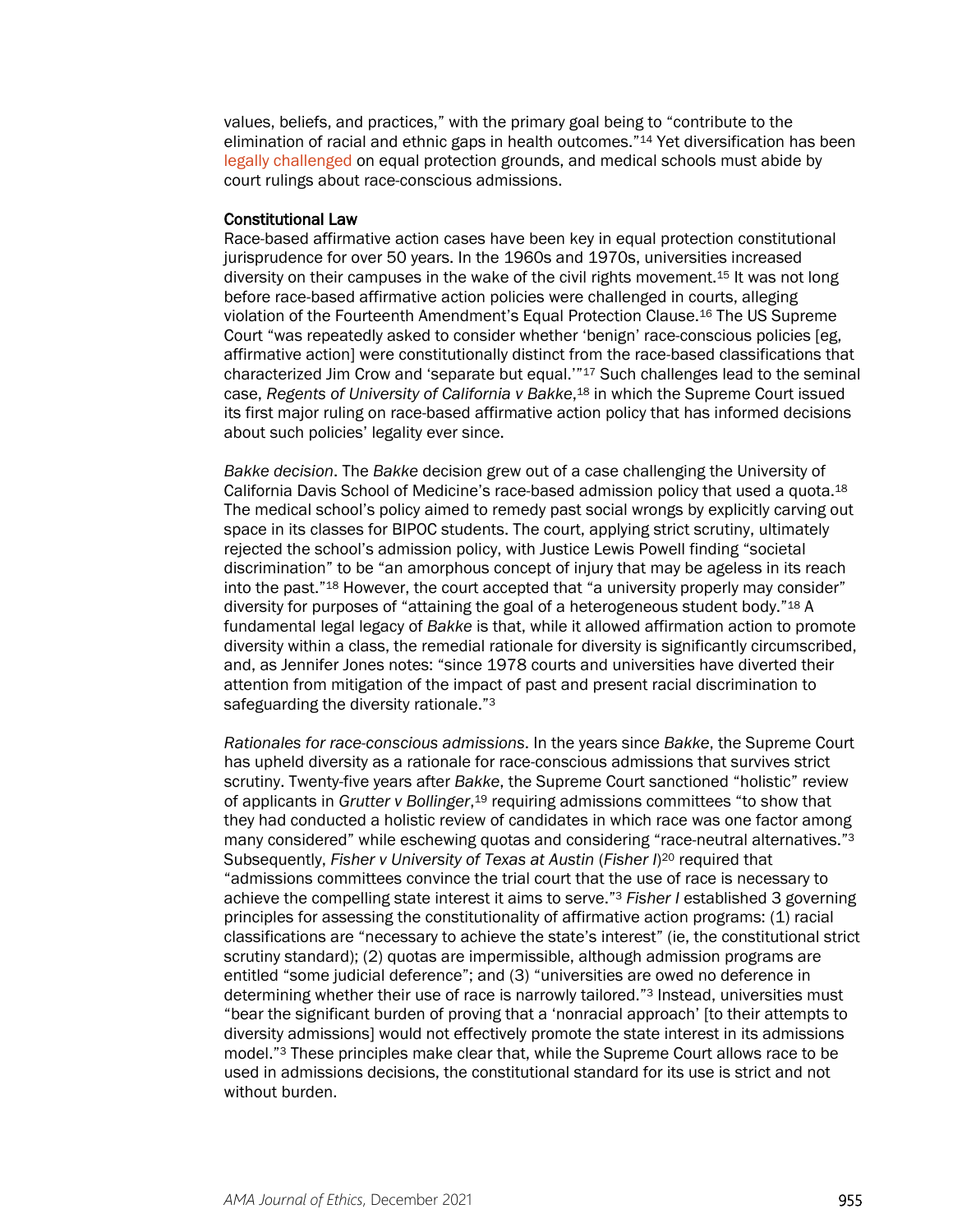Most schools meet this standard by implementing [holistic review](https://journalofethics.ama-assn.org/article/making-merit-just-medical-school-admissions/2021-03) of candidates, as sanctioned in *Grutter*. This approach, which "the vast majority of medical schools" use today in some form "in their admissions process"21 can incorporate consideration of race and culture, along with other factors. Ideally, holistic review encourages selection based on a candidate's "experiences, attributes, and academic metrics equally,"22 and functions as a "flexible, individualized way of assessing an applicant's capabilities."21 Although holistic review has been sanctioned by the Supreme Court as constitutionally permissible,21 in practice, it is not wholly effective, given persistent racial inequity in the physician workforce and medical student bodies. Systemic inequity requires an approach mindful of race and racial inequity when making admissions decisions and policy—seeking diversity in a class is not enough. For example, there is evidence that admissions committee members' implicit racial bias exacerbates "relative lack of diversity in medical school,"23 underscoring medical schools' need to do more to motivate inclusion.

Constitutionally permissible practices (ie, using the diversity rationale and employing a holistic approach to diversity) are insufficient to remedy systemic inequity. One critic of the *Bakke* legacy notes that, by sanctioning the diversity rationale and eliminating the remedial rationale, the Supreme Court "wrote into law resistance to the notion that America has moral debts to account for" and instead "introduced a colorblind approach to its analysis of affirmative action in higher education."3 Jones explains that, by endorsing "a false equivalency between laws intended to subordinate Black people [ie, Jim Crow] and laws intended to remedy the effects of anti-Black discrimination [ie, affirmative action]," the Supreme Court effectively created a "weaponization of the Equal Protection Clause's original meaning."3

### Reasons for Concern

Some scholars see an opening for the Supreme Court to allow a rationale for raceconscious admissions whose main purpose is to effectuate health equity. Former Secretary of Labor Tom Perez calls for the court to sanction a rationale that would base affirmative action policies on a goal of "increasing access to health care for the poor, underserved, and minority communities and progress in eliminating racial and ethnic disparities in health status."24 Perez notes that such an "access rationale" has a potential opening in the *Bakke* opinion itself, as the court "did not dismiss this [remedial] rationale out of hand" and explained that it may be constitutional when there is sufficient evidence to demonstrate that "a state's interest in increasing access to health care in underserved communities 'is sufficiently compelling.'"<sup>24</sup> Back in 1978, the court found no sufficient evidence, but, since that time, "a wealth of empirical data has emerged, demonstrating that increasing racial and ethnic diversity in the health professions will increase access to health care in underserved, minority communities," and facilitate health equity.24 Were such a rationale to be found by the court to be constitutional, it would likely have greater impact on physician workforce equity and health outcomes equity than the diversity rationale.

While it is theoretically possible that the Supreme Court could strengthen race-conscious admissions by sanctioning an access- or health justice-based rationale that satisfies the Equal Protection Clause, there is an actual risk that race-conscious admissions for any purpose could be eliminated by the US Supreme Court. The court is considering ruling on an affirmative action case filed against Harvard University,<sup>25</sup> in which the claimants allege that Harvard's use of race in admissions violates the civil rights of some groups, particularly Asian Americans.26 Nancy Zisk discusses the possibility of the court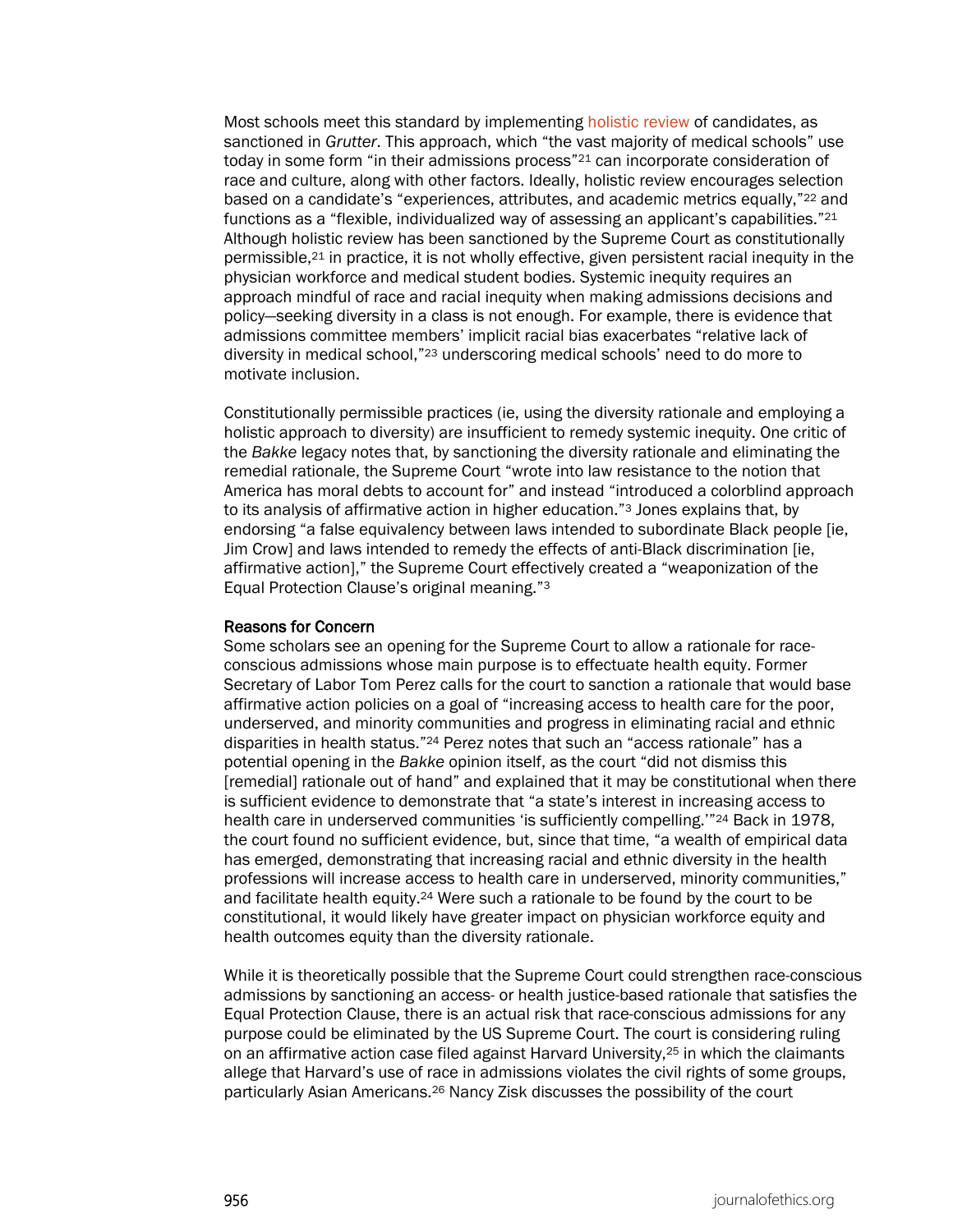overturning precedent for constitutionally sanctioned race-conscious admissions to "ban any consideration of race in admission[s decisions]."<sup>27</sup> In June 2021, the Supreme Court delayed taking up the Harvard case, requesting the Biden administration's solicitor general to first weigh in. If the court does review the case, it will do so absent Justices Anthony Kennedy and Ruth Bader Ginsberg, whose presence on the court narrowly upheld race-conscious admissions in *Fisher II*.28,29 While it is unknown what the court will do, the court's 6-3 conservative majority composition could roll back race-conscious admissions somewhat, if not entirely. If Justice Stephen Breyer does not retire during a democratic administration (or Senate majority), a 7-2 conservative court is also possible.30

Harms caused by blocking race-conscious admissions are already well documented. In 1996, California voted to ban racial preference admissions at its state universities; this act decreased numbers of Black and Hispanic students in University of California schools.<sup>31,32</sup> One provost noted: "The quality of our education experience is absolutely affected, as well as our obligation to the citizens of this state."26 If the Supreme Court further erodes race-conscious admission considerations to a level analogous to the California ban, medical schools and the profession of medicine will need other means of averting homogeneity and perpetuating health inequity.

#### **References**

- 1. Outterson K. Tragedy and remedy: reparations for disparities in Black health. *DePaul J Health Care Law*. 2005;9(1):735-791.
- 2. Smedley BD, Stith AY, Nelson AR, eds; Institute of Medicine. *Unequal Treatment: Confronting Racial and Ethnic Disparities in Health Care*. National Academies Press; 2003.
- 3. Jones J. Bakke at 40: remedying Black health disparities through affirmative action in medical school admissions. *UCLA Law Rev*. 2019:66(2):522-575.
- 4. Diversity in medicine: facts and figures 2019: figure 18. Percentage of all active physicians by race/ethnicity, 2018. Association of American Medical Colleges. July 1, 2019. Accessed August 19, 2021. [https://www.aamc.org/data](https://www.aamc.org/data-reports/workforce/interactive-data/figure-18-percentage-all-active-physicians-race/ethnicity-2018)[reports/workforce/interactive-data/figure-18-percentage-all-active-physicians](https://www.aamc.org/data-reports/workforce/interactive-data/figure-18-percentage-all-active-physicians-race/ethnicity-2018)[race/ethnicity-2018](https://www.aamc.org/data-reports/workforce/interactive-data/figure-18-percentage-all-active-physicians-race/ethnicity-2018)
- 5. Bajaj SS, Stanford FC. Beyond Tuskegee—vaccine distrust and everyday racism. *N Engl J Med*. 2021;384(5):e12.
- 6. Acosta DA. Achieving excellence through equity, diversity, and inclusion. Association of American Medical Colleges. January 14, 2020. Accessed August 25, 2020. [https://www.aamc.org/news-insights/achieving-excellence-through](https://www.aamc.org/news-insights/achieving-excellence-through-equity-diversity-and-inclusion)[equity-diversity-and-inclusion](https://www.aamc.org/news-insights/achieving-excellence-through-equity-diversity-and-inclusion)
- 7. Blackstock U. Why Black doctors like me are leaving faculty positions in academic medical centers. *Stat*. January 16, 2020. Accessed August 19, 2021. [https://www.statnews.com/2020/01/16/black-doctors-leaving-faculty](https://www.statnews.com/2020/01/16/black-doctors-leaving-faculty-positions-academic-medical-centers/)[positions-academic-medical-centers/](https://www.statnews.com/2020/01/16/black-doctors-leaving-faculty-positions-academic-medical-centers/)
- 8. Fitzsousa E, Anderson N, Reisman A. "This institution was never meant for me": the impact of institutional historical portraiture on medical students. *J Gen Intern Med*. 2019;34(12):2438-2739.
- 9. Morse M, Loscalzo J. Creating real change at academic medical centers—how social movements can be timely catalysts. *N Engl J Med*. 2020;383(3):199-201.
- 10. Nivet MA. Diversity 3.0: a necessary systems upgrade. *Acad Med*. 2011;86(12):1487-1489.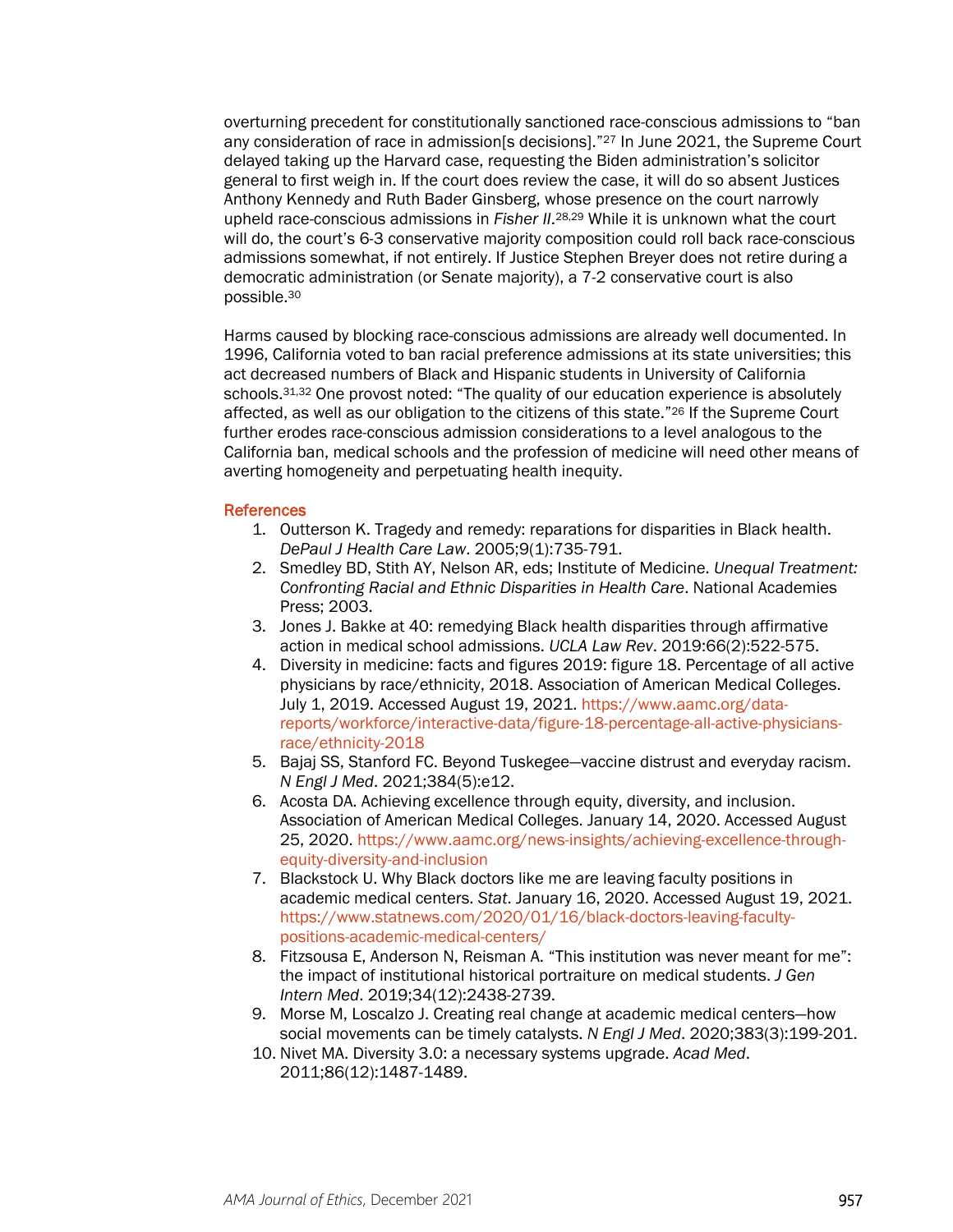- 11. Laws T. How should we respond to racist legacies in health professions education originating in the Flexner Report? *AMA J Ethics*. 2021;23(3):E271- E275.
- 12. Armstrong K, Ravenell KL, McMurphy S, Putt M. Racial/ethnic differences in physician distrust in the United States. *Am J Public Health*. 2007;97(7):1283- 1289.
- 13. Street RL, O'Malley KJ, Cooper LA, Haidet P. Understanding concordance in patient-physician relationships: personal and ethnic dimensions of shared identity. *Ann Fam Med*. 2008;6(3):198-205.
- 14. Ikemoto LC. Racial disparities in health care and cultural competency. *St Louis Univ Law J*. 2003;48(1):75-130.
- 15. Hartocollis A. 50 years of affirmative action: what went right, and what it got wrong. *New York Times*. March 30, 2019. Accessed August 19, 2021. <https://www.nytimes.com/2019/03/30/us/affirmative-action-50-years.html>
- 16. US Const amend XIV, §1 (1868).
- 17. Murray M. Race-ing *Roe*: reproductive justice, racial justice, and the battle for *Roe v Wade*. *Harv Law Rev*. 2021;134(6):2025-2102.
- 18. *Regents of Univ of Cal v Bakke*, 438 US 265 (1978).
- 19. *Grutter v Bollinger*, 539 US 306 (2003).
- 20. *Fisher v Univ of Tex (Fisher I)*, 570 US 297 (2013).
- 21. Conrad SS, Addams AN, Young GH. Holistic review in medical school admissions and selection: a strategic, mission-driven response to shifting societal needs. *Acad Med*. 2016;91(11):1472-1474.
- 22. Diaz T, Huerto R, Weiss J. Making merit just in medical school admissions. *AMA J Ethics*. 2021;23(3):E223-E228.
- 23. Capers Q, Clinchot D, et al. Implicit bias in medical school admissions. *Acad Med*. 2017;92(3):365-369.
- 24. Perez TE. Enhancing access to health care and eliminating racial and ethnic disparities in health status: a compelling case for the health professions schools to implement race-conscious admissions policies. *J Health Care Law Policy*. 2006;9(1):77-104.
- 25. *Students for Fair Admissions, Inc v President & Fellows of Harvard Coll (Harvard Corp)*, 397 F Supp 3d 126 (2019).
- 26. Hartocollis A. Harvard victor pushes admissions case toward a more conservative Supreme Court. *New York Times*. November 16, 2020. Accessed August 19, 2021. [https://www.nytimes.com/2020/11/12/us/harvard](https://www.nytimes.com/2020/11/12/us/harvard-affirmative-action.html)[affirmative-action.html](https://www.nytimes.com/2020/11/12/us/harvard-affirmative-action.html)
- 27. Zisk NL. Why a consideration of race is important to medical school admissions. *J Law Med Ethics.* 2021;49:181-189.
- 28. Barnes R. Supreme Court puts off decision on reviewing Harvard race-conscious admission system. *Washington Post.* June 14, 2021. Accessed August 19, 2021. [https://www.washingtonpost.com/politics/courts\\_law/supreme-court](https://www.washingtonpost.com/politics/courts_law/supreme-court-harvard-affirmative-action/2021/06/14/cfbecdd6-cd0d-11eb-8cd2-4e95230cfac2_story.html)[harvard-affirmative-action/2021/06/14/cfbecdd6-cd0d-11eb-8cd2-](https://www.washingtonpost.com/politics/courts_law/supreme-court-harvard-affirmative-action/2021/06/14/cfbecdd6-cd0d-11eb-8cd2-4e95230cfac2_story.html) [4e95230cfac2\\_story.html](https://www.washingtonpost.com/politics/courts_law/supreme-court-harvard-affirmative-action/2021/06/14/cfbecdd6-cd0d-11eb-8cd2-4e95230cfac2_story.html)
- 29. *Fisher v Univ of Tex (Fisher II)*, 136 S Ct 2198 (2016).
- 30. Martinez M. Justice Breyer says he hasn't decided on retirement plans. *Politico*. July 15, 2021. Accessed August 19, 2021. [https://www.politico.com/news/2021/07/15/justice-breyer-retirement-plans-](https://www.politico.com/news/2021/07/15/justice-breyer-retirement-plans-499745)[499745](https://www.politico.com/news/2021/07/15/justice-breyer-retirement-plans-499745)
- 31. Carey K. A detailed look at the downside of California's ban on affirmative action. *New York Times.* August 21, 2020. Accessed August 19, 2021.